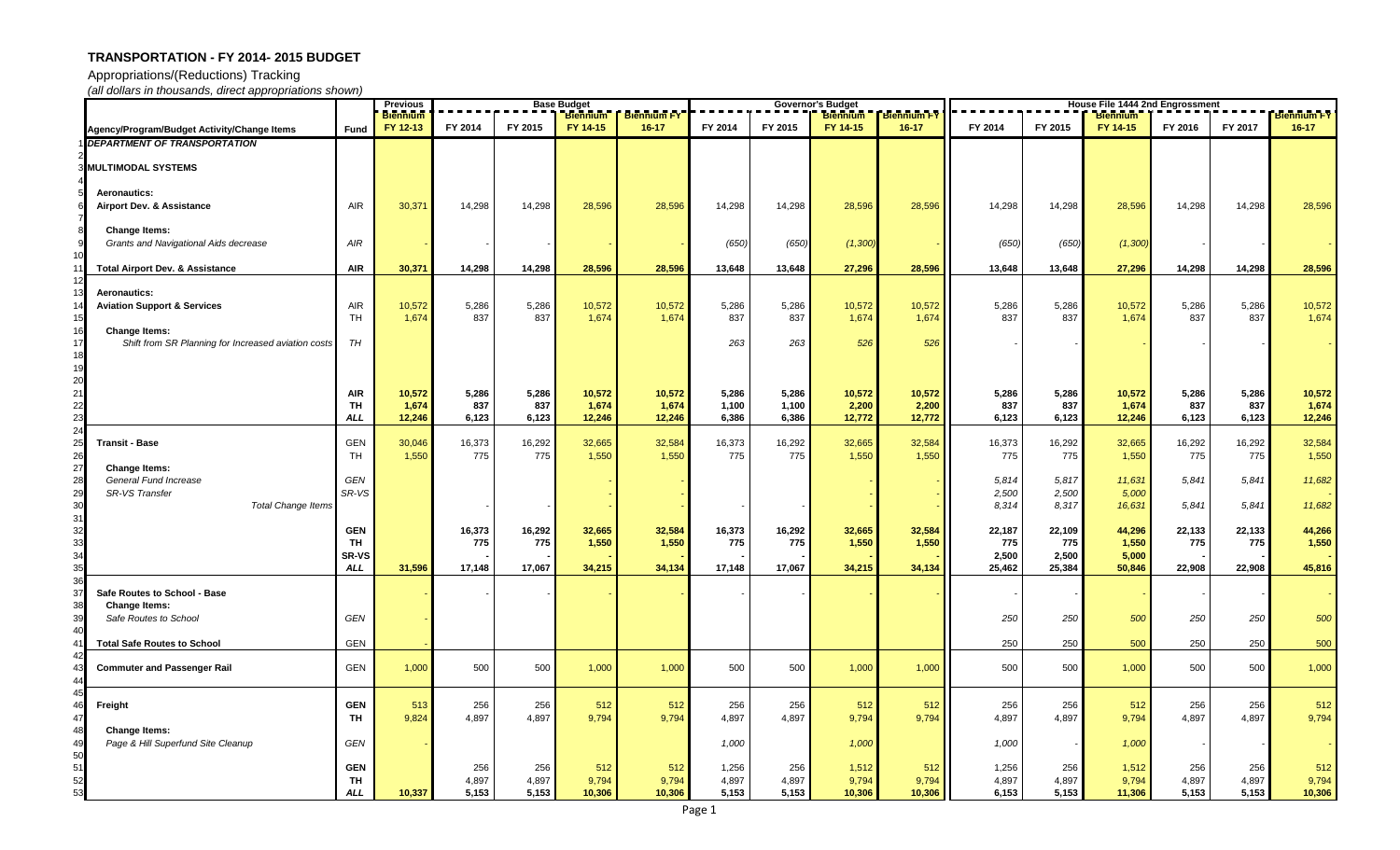Appropriations/(Reductions) Tracking

|           |                                                                  |                          | <b>Previous</b>             | <b>Base Budget</b> |                  |                             |                                 | <b>Governor's Budget</b> |                  | House File 1444 2nd Engrossment |                                 |                   |                  |                             |                  |                  |                                 |
|-----------|------------------------------------------------------------------|--------------------------|-----------------------------|--------------------|------------------|-----------------------------|---------------------------------|--------------------------|------------------|---------------------------------|---------------------------------|-------------------|------------------|-----------------------------|------------------|------------------|---------------------------------|
|           |                                                                  |                          | <b>Biennium</b><br>FY 12-13 | FY 2014            | FY 2015          | <b>Biennium</b><br>FY 14-15 | <b>Biennium FY</b><br>$16 - 17$ | FY 2014                  | FY 2015          | <b>Biennium</b><br>FY 14-15     | <b>Biennium FY</b><br>$16 - 17$ | FY 2014           | FY 2015          | <b>Biennium</b><br>FY 14-15 | FY 2016          | FY 2017          | <b>Biennium FY</b><br>$16 - 17$ |
|           | Agency/Program/Budget Activity/Change Items                      | <b>Fund</b>              |                             |                    |                  |                             |                                 |                          |                  |                                 |                                 |                   |                  |                             |                  |                  |                                 |
|           | 54 Total Multimodal Systems - Direct                             | <b>GEN</b><br><b>AIR</b> | 31,559<br>40,943            | 17,129<br>19,584   | 17,048<br>19,584 | 34,177<br>39,168            | 34,096<br>39,168                | 18,129<br>18,934         | 17,048<br>18,934 | 35,177<br>37,868                | 34,096<br>39,168                | 24,193<br>18,934  | 23,115<br>18,934 | 47,308<br>37,868            | 23,139<br>19,584 | 23,139<br>19,584 | 46,278<br>39,168                |
|           |                                                                  | <b>TH</b>                | 13,048                      | 6,509              | 6,509            | 13,018                      | 13,018                          | 6,509                    | 6,509            | 13,018                          | 13,018                          | 6,509             | 6,509            | 13,018                      | 6,509            | 6,509            | 13,018                          |
|           |                                                                  | <b>SR-VS</b>             |                             |                    |                  |                             |                                 |                          |                  |                                 |                                 | 2,500             | 2,500            | 5,000                       |                  |                  |                                 |
|           |                                                                  | <b>ALL</b>               | 85,550                      | 43,222             | 43,141           | 86,363                      | 86,282                          | 43,572                   | 42,491           | 86,063                          | 86,282                          | 52,136            | 51,058           | 103,194                     | 49,232           | 49,232           | 98,464                          |
|           |                                                                  |                          |                             |                    |                  |                             |                                 |                          |                  |                                 |                                 |                   |                  |                             |                  |                  |                                 |
| 60        | <b>STATE ROADS</b>                                               |                          |                             |                    |                  |                             |                                 |                          |                  |                                 |                                 |                   |                  |                             |                  |                  |                                 |
| -61       |                                                                  |                          |                             |                    |                  |                             |                                 |                          |                  |                                 |                                 |                   |                  |                             |                  |                  |                                 |
|           | <b>Infrastructure Operations and Maintenance</b>                 | TH                       | 517,790                     | 257,395            | 257,395          | 514,790                     | 514,790                         | 257,395                  | 257,395          | 514,790                         | 514,790                         | 257,395           | 257,395          | 514,790                     | 257,395          | 257,395          | 514,790                         |
| 64        | <b>Change Items:</b>                                             |                          |                             |                    |                  |                             |                                 |                          |                  |                                 |                                 |                   |                  |                             |                  |                  |                                 |
|           | <b>Increased Commodities Costs</b>                               | TH                       |                             |                    |                  |                             |                                 | 5,000                    | 5,000            | 10,000                          | 10,000                          | 5,000             | 5,000            | 10,000                      | 5,000            | 5,000            | 10,000                          |
| 66        |                                                                  |                          |                             |                    |                  |                             |                                 |                          |                  |                                 |                                 |                   |                  |                             |                  |                  |                                 |
|           |                                                                  | TH                       | 517,790                     | 257,395            | 257,395          | 514,790                     | 514,790                         | 262,395                  | 262,395          | 524,790                         | 524,790                         | 262,395           | 262,395          | 524,790                     | 262,395          | 262,395          | 524,790                         |
|           |                                                                  |                          |                             |                    |                  |                             |                                 |                          |                  |                                 |                                 |                   |                  |                             |                  |                  |                                 |
| 70        | <b>Program Planning &amp; Delivery</b>                           | TH                       | 424,651                     | 206,733            | 206,733          | 413,466                     | 413,466                         | 206,733                  | 206,733          | 413,466                         | 413,466                         | 206,733           | 206,733          | 413,466                     | 206,733          | 206,733          | 413,466                         |
| 71        | <b>Change Items:</b>                                             |                          |                             |                    |                  |                             |                                 |                          |                  |                                 |                                 |                   |                  |                             |                  |                  |                                 |
| 72        | Corridors of Commerce Implementation Study                       | GEN                      |                             |                    |                  |                             |                                 |                          |                  |                                 |                                 | 100               |                  | 100                         |                  |                  |                                 |
| 73        | Shift to Aviation Support (line 17)                              | TH                       |                             |                    |                  |                             |                                 | (263)                    | (263)            | (526)                           | (526)                           |                   |                  |                             |                  |                  |                                 |
| 74        | Workplace Telework Program                                       | <b>HUTD</b>              |                             |                    |                  |                             |                                 |                          |                  |                                 |                                 | 50                |                  | 5 <sub>0</sub>              |                  |                  |                                 |
| 75        | <b>Total Change Items</b>                                        |                          |                             |                    |                  |                             |                                 | (263)                    | (263)            | (526)                           | (526)                           | 150               |                  | 150                         |                  |                  |                                 |
| 76        |                                                                  |                          |                             |                    |                  |                             |                                 |                          |                  |                                 |                                 |                   |                  |                             |                  |                  |                                 |
| 77        |                                                                  |                          |                             |                    |                  |                             |                                 |                          |                  |                                 |                                 |                   |                  |                             |                  |                  |                                 |
|           |                                                                  | GEN                      |                             |                    |                  |                             |                                 |                          |                  |                                 |                                 | 100<br>50         |                  | 100                         |                  |                  |                                 |
|           |                                                                  | <b>HUTD</b><br>TH        | 424,651                     | 206,733            | 206,733          | 413,466                     | 413,466                         | 206,470                  | 206,470          | 412,940                         | 412,940                         | 206,883           | 206,733          | 413,616                     | 206,733          | 206,733          | 413,466                         |
|           | <b>Total Program Planning &amp; Delivery:</b>                    | All                      | 424,651                     | 206,733            | 206,733          | 413,466                     | 413,466                         | 206,470                  | 206,470          | 412,940                         | 412,940                         | 207,033           | 206,733          | 413,766                     | 206,733          | 206,733          | 413,466                         |
|           |                                                                  |                          |                             |                    |                  |                             |                                 |                          |                  |                                 |                                 |                   |                  |                             |                  |                  |                                 |
|           | Program Planning & Delivery: Research                            |                          |                             |                    |                  |                             |                                 |                          |                  |                                 |                                 |                   |                  |                             |                  |                  |                                 |
| 84        | <b>Change Items:</b>                                             |                          |                             |                    |                  |                             |                                 |                          |                  |                                 |                                 |                   |                  |                             |                  |                  |                                 |
|           | Program Planning & Delivery: Research                            | GEN                      |                             |                    |                  |                             |                                 |                          |                  |                                 |                                 | 150               | 150              | 300                         | 150              | 150              | 300                             |
| 86<br>87  |                                                                  | <b>GEN</b>               |                             |                    |                  |                             |                                 |                          |                  |                                 |                                 | 150               | 150              | 300                         | 150              | 150              | 300                             |
|           |                                                                  |                          |                             |                    |                  |                             |                                 |                          |                  |                                 |                                 |                   |                  |                             |                  |                  |                                 |
| 89        | Program Planning & Delivery: RDC - Base                          | TH                       |                             |                    |                  |                             |                                 |                          |                  |                                 |                                 |                   |                  |                             |                  |                  |                                 |
| 90        | <b>Change Items:</b>                                             |                          |                             |                    |                  |                             |                                 |                          |                  |                                 |                                 |                   |                  |                             |                  |                  |                                 |
| 91<br>-92 | Program Planning & Delivery: RDC Funding                         | TH                       |                             |                    |                  |                             |                                 | 900                      | 900              | 1,800                           | 1,800                           | 900               | 900              | 1,800                       | 900              | 900              | 1,800                           |
|           | <b>Total Program Planning &amp; Delivery: RDC</b>                | TH                       |                             |                    |                  |                             |                                 | 900                      | 900              | 1,800                           | 1,800                           | 900               | 900              | 1,800                       | 900              | 900              | 1,800                           |
| 94        |                                                                  |                          |                             |                    |                  |                             |                                 |                          |                  |                                 |                                 |                   |                  |                             |                  |                  |                                 |
| 95        | <b>State Road Construction</b>                                   | TH                       | 1,523,000                   | 679,000            | 668,000          | 1,347,000                   | 1,336,000                       | 679,000                  | 668,000          | 1,347,000                       | 1,336,000                       | 679,000           | 668,000          | 1,347,000                   | 668,000          | 668,000          | 1,336,000                       |
| 96        |                                                                  |                          |                             |                    |                  |                             |                                 |                          |                  |                                 |                                 |                   |                  |                             |                  |                  |                                 |
| 97        | <b>Change Items:</b>                                             |                          |                             |                    |                  |                             |                                 |                          |                  |                                 |                                 |                   |                  |                             |                  |                  |                                 |
| 98        | MAP-21 federal changes<br>Better Roads / ADA / CIMS improvements | TH<br>TH                 |                             |                    |                  |                             |                                 | 125,400                  | 137,600          | 263,000<br>95,000               |                                 | 125,400           | 137,600          | 263,000<br>95,000           |                  |                  |                                 |
| 99<br>100 | <b>Total Change Items</b>                                        |                          |                             |                    |                  |                             |                                 | 95,000<br>220,400        | 137,600          | 358,000                         |                                 | 95,000<br>220,400 | 137,600          | 358,000                     |                  |                  |                                 |
| 101       |                                                                  |                          |                             |                    |                  |                             |                                 |                          |                  |                                 |                                 |                   |                  |                             |                  |                  |                                 |
| 102       | <b>Total State Road Construction</b>                             | TH                       | 1,523,000                   | 679,000            | 668,000          | 1,347,000                   | 1,336,000                       | 899,400                  | 805,600          | 1,705,000                       | 1,336,000                       | 899,400           | 805,600          | 1,705,000                   | 668,000          | 668,000          | 1,336,000                       |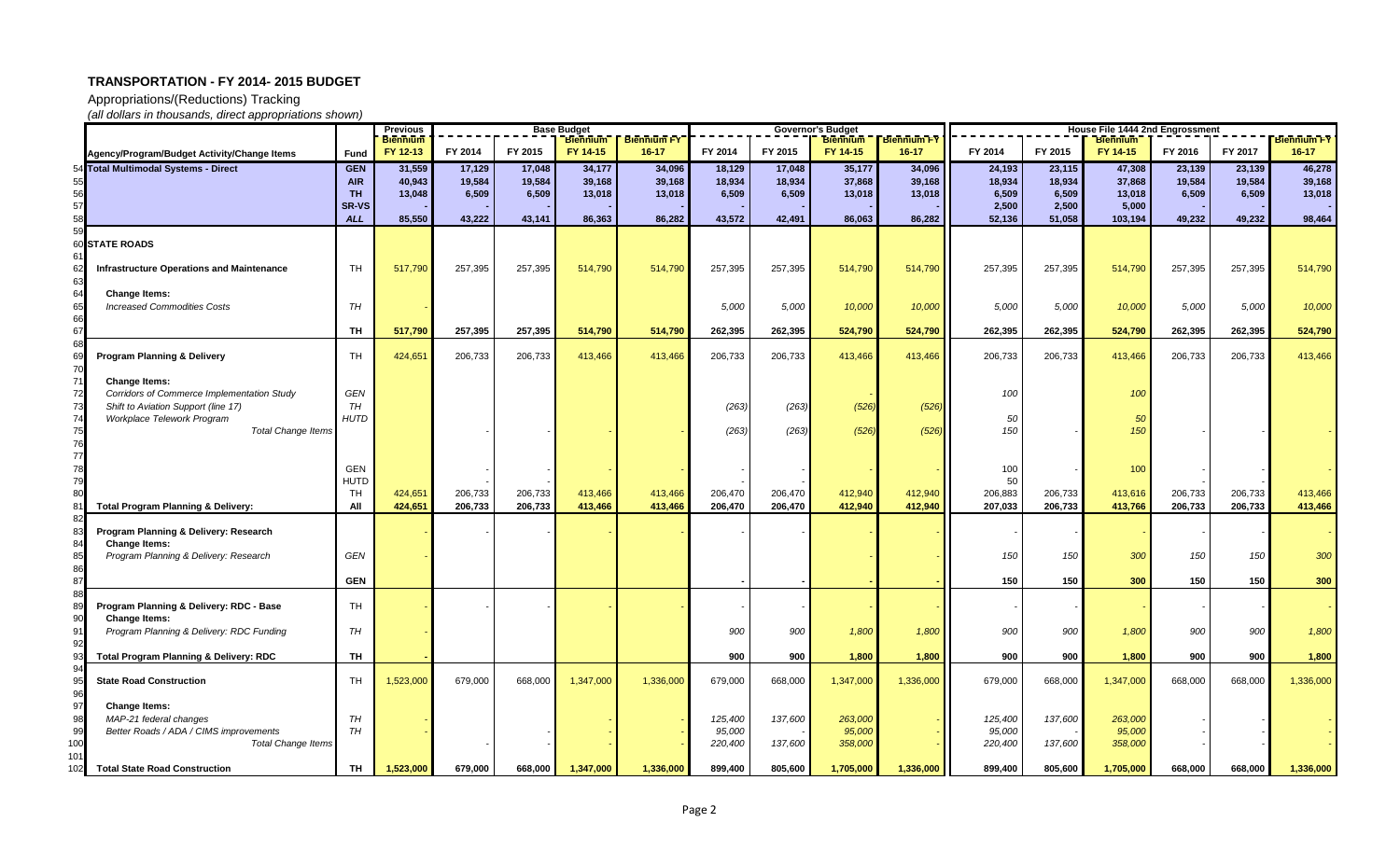Appropriations/(Reductions) Tracking

|            |                                                   |                   | <b>Previous</b> | <b>Base Budget</b> |           |                 |                    |           |           | <b>Governor's Budget</b> |                        | House File 1444 2nd Engrossment |           |                 |           |                        |                    |
|------------|---------------------------------------------------|-------------------|-----------------|--------------------|-----------|-----------------|--------------------|-----------|-----------|--------------------------|------------------------|---------------------------------|-----------|-----------------|-----------|------------------------|--------------------|
|            |                                                   |                   | <b>Biennium</b> |                    |           | <b>Biennium</b> | <b>Biennium FY</b> |           |           | <b>Biennium</b>          | <b>Biennium FY</b>     |                                 |           | <b>Biennium</b> |           |                        | <b>Biennium FY</b> |
|            | Agency/Program/Budget Activity/Change Items       | Fund              | FY 12-13        | FY 2014            | FY 2015   | FY 14-15        | $16 - 17$          | FY 2014   | FY 2015   | FY 14-15                 | $16 - 17$              | FY 2014                         | FY 2015   | FY 14-15        | FY 2016   | FY 2017                | $16 - 17$          |
| 103        |                                                   |                   |                 |                    |           |                 |                    |           |           |                          |                        |                                 |           |                 |           |                        |                    |
|            | <b>Economic Recovery Funds (ARRA) - Base</b>      |                   |                 |                    |           |                 |                    |           |           |                          |                        |                                 |           |                 |           |                        |                    |
| 105        | <b>Change Items:</b>                              |                   |                 |                    |           |                 |                    |           |           |                          |                        |                                 |           |                 |           |                        |                    |
| 106        | Economic Recovery Funds (ARRA)                    | TH                |                 |                    |           |                 |                    | 1,000     | 1,000     | 2,000                    | 1,000                  | 1,000                           | 1,000     | 2,000           | 1,000     |                        | 1,000              |
| 107        |                                                   |                   |                 |                    |           |                 |                    |           |           |                          |                        |                                 |           |                 |           |                        |                    |
|            | <b>Total Economic Recovery Funds (ARRA)</b>       | TH                |                 |                    |           |                 |                    | 1,000     | 1,000     | 2,000                    | 1,000                  | 1,000                           | 1,000     | 2,000           | 1,000     |                        | 1,000              |
|            | <b>Transportation Economic Development - Base</b> |                   |                 |                    |           |                 |                    |           |           |                          |                        |                                 |           |                 |           |                        |                    |
| 111        | <b>Change Items:</b>                              |                   |                 |                    |           |                 |                    |           |           |                          |                        |                                 |           |                 |           |                        |                    |
| 112        | <b>Transportation Economic Development</b>        | TH                |                 |                    |           |                 |                    |           |           |                          |                        | 5,000                           | 5,000     | 10,000          | 5,000     | 5,000                  | 10,000             |
| 113        | <b>Transportation Economic Development</b>        | <b>GEN</b>        |                 |                    |           |                 |                    | 10,000    | 10,000    | 20,000                   | 20,000                 | 5,000                           | 5,000     | 10,000          | 5,000     | 5,000                  | 10,000             |
| 114        | <b>Total Change Items</b>                         |                   |                 |                    |           |                 |                    | 10,000    | 10,000    | 20,000                   | 20,000                 | 10,000                          | 10,000    | 20,000          | 10,000    | 10,000                 | 20,000             |
| 115        |                                                   |                   |                 |                    |           |                 |                    |           |           |                          |                        |                                 |           |                 |           |                        |                    |
| 116        |                                                   | <b>GEN</b>        |                 |                    |           |                 |                    | 10,000    | 10,000    | 20,000                   | 20,000                 | 5,000                           | 5,000     | 10,000          | 5,000     | 5,000                  | 10,000             |
| 117        |                                                   | TH                |                 |                    |           |                 |                    |           |           |                          |                        | 5,000                           | 5,000     | 10,000          | 5,000     | 5,000                  | 10,000             |
| 1181       |                                                   | All               |                 |                    |           |                 |                    | 10,000    | 10,000    | 20,000                   | 20,000                 | 10,000                          | 10,000    | 20,000          | 10,000    | 10,000                 | 20,000             |
|            |                                                   |                   |                 |                    |           |                 |                    |           |           |                          |                        |                                 |           |                 |           |                        |                    |
| 20         | <b>Highway Debt Service</b>                       | TH                | 310,250         | 201,952            | 204,099   | 406,051         | 408,198            | 158,417   | 189,821   | 348,238                  | 408,198                | 158,417                         | 189,821   | 348,238         | 204,099   | 204,099                | 408,198            |
|            |                                                   |                   |                 |                    |           |                 |                    |           |           |                          |                        |                                 |           |                 |           |                        |                    |
|            |                                                   |                   |                 |                    |           |                 |                    |           |           |                          |                        |                                 |           |                 |           |                        |                    |
|            | <b>Electronic Communications</b>                  | <b>GEN</b>        |                 |                    |           |                 |                    |           |           |                          |                        |                                 |           |                 |           |                        | -6                 |
| 124        |                                                   | TH.               | 10,336          | 5,168              | 5,168     | 10,336          | 10,336             | 5,168     | 5,168     | 10,336                   | 10,336                 | 5,168                           | 5,168     | 10,336          | 5,168     | 5,168                  | 10,336             |
| 25         |                                                   | <b>ALL</b>        | 10,342          | 5,171              | 5,171     | 10,342          | 10,342             | 5,171     | 5,171     | 10,342                   | 10,342                 | 5,171                           | 5,171     | 10,342          | 5,171     | 5,171                  | 10,342             |
|            | 126 Total State Roads - Direct                    | <b>GEN</b>        |                 | $\mathbf{3}$       |           |                 |                    | 10,003    | 10,003    | 20,006                   | 20,006                 | 5,253                           | 5,003     | 10,256          | 5,153     | 5,003                  | 10,156             |
| 127        |                                                   | <b>HUTD</b>       |                 |                    |           |                 |                    |           |           |                          |                        | 50                              |           | 50 <sub>1</sub> |           |                        |                    |
| 28<br>29   |                                                   | TH.<br><b>ALL</b> | 1,843,586       | 1,350,248          | 1,341,395 | 2,691,643       | 2,682,790          | 1,534,013 | 1,471,617 | 3,005,630                | 2,695,590<br>2,715,596 | 1,539,013                       | 1,476,617 | 3,015,630       | 1,353,295 | 1,352,295<br>1,357,298 | 2,705,590          |
| 30         |                                                   |                   |                 | 1,350,251          | 1,341,398 | 2,691,649       | 2,682,796          | 1,544,016 | 1,481,620 | 3,025,636                |                        | 1,544,316                       | 1,481,620 | 3,025,936       | 1,358,448 |                        | 2,715,746          |
|            | <b>LOCAL ROADS</b>                                |                   |                 |                    |           |                 |                    |           |           |                          |                        |                                 |           |                 |           |                        |                    |
|            |                                                   |                   |                 |                    |           |                 |                    |           |           |                          |                        |                                 |           |                 |           |                        |                    |
|            | <b>County State Aid - Base</b>                    | <b>CSAH</b>       | 1,144,444       | 593,022            | 603,850   | 1,196,872       | 1,207,700          | 593,022   | 603,850   | 1,196,872                | 1,207,700              | 593,022                         | 603,850   | 1,196,872       | 603,850   | 603,850                | 1,207,700          |
| 134        |                                                   |                   |                 |                    |           |                 |                    |           |           |                          |                        |                                 |           |                 |           |                        |                    |
|            |                                                   |                   |                 |                    |           |                 |                    |           |           |                          |                        |                                 |           |                 |           |                        |                    |
|            | <b>Municipal State Aid - Base</b>                 | <b>MSAS</b>       | 300,480         | 152,173            | 155,060   | 307,233         | 308,982            | 152,173   | 154,491   | 306,664                  | 308,982                | 152,173                         | 154,491   | 306,664         | 154,491   | 154,491                | 308,982            |
|            |                                                   |                   |                 |                    |           |                 |                    |           |           |                          |                        |                                 |           |                 |           |                        |                    |
|            | 38 Total Local Roads - Direct                     | <b>CSAH</b>       | 1,144,444       | 593,022            | 603,850   | 1,196,872       | 1,207,700          | 593,022   | 603,850   | 1,196,872                | 1,207,700              | 593,022                         | 603,850   | 1,196,872       | 603,850   | 603,850                | 1,207,700          |
|            |                                                   | <b>MSAS</b>       | 300,480         | 152,173            | 155,060   | 307,233         | 308,982            | 152,173   | 154,491   | 306,664                  | 308,982                | 152,173                         | 154,491   | 306,664         | 154,491   | 154,491                | 308,982            |
|            |                                                   | <b>ALL</b>        | 1,444,924       | 745,195            | 758,910   | 1,504,105       | 1,516,682          | 745,195   | 758,341   | 1,503,536                | 1,516,682              | 745,195                         | 758,341   | 1,503,536       | 758,341   | 758,341                | 1,516,682          |
|            |                                                   |                   |                 |                    |           |                 |                    |           |           |                          |                        |                                 |           |                 |           |                        |                    |
|            | 2 AGENCY MANAGEMENT                               |                   |                 |                    |           |                 |                    |           |           |                          |                        |                                 |           |                 |           |                        |                    |
| 143        |                                                   |                   |                 |                    |           |                 |                    |           |           |                          |                        |                                 |           |                 |           |                        |                    |
| 144        | <b>Agency Services</b>                            | <b>AIR</b>        | 50              | 25                 | 25        | 50              | 50                 | 25        | 25        | 50                       | 50                     | 25                              | $25 \mid$ | 50              | 25        | 25                     | 50                 |
| 145        |                                                   | TH.<br><b>ALL</b> | 83,944          | 41,972<br>41,997   | 41,972    | 83,944          | 83,944             | 41,972    | 41,972    | 83,944                   | 83,944                 | 41,972                          | 41,972    | 83,944          | 41,972    | 41,972                 | 83,944             |
| 146        |                                                   |                   | 83,994          |                    | 41,997    | 83,994          | 83,994             | 41,997    | 41,997    | 83,994                   | 83,994                 | 41,997                          | 41,997    | 83,994          | 41,997    | 41,997                 | 83,994             |
| 147<br>148 | <b>Buildings</b>                                  | <b>GEN</b>        | 108             | 54                 | 54        | 108             | 108                | 54        | 54        | 108                      | 108                    | 54                              | 54        | 108             | 54        | 54                     | 108                |
| 149        |                                                   | TH                | 35,568          | 17,784             | 17,784    | 35,568          | 35,568             | 17,784    | 17,784    | 35,568                   | 35,568                 | 17,784                          | 17,784    | 35,568          | 17,784    | 17,784                 | 35,568             |
| 150        |                                                   | <b>ALL</b>        | 35,676          | 17,838             | 17,838    | 35,676          | 35,676             | 17,838    | 17,838    | 35,676                   | 35,676                 | 17,838                          | 17,838    | 35,676          | 17,838    | 17,838                 | 35,676             |
|            | 151 Total Agency Management - Direct              | <b>GEN</b>        | 108             | 54                 | 54        | 108             | 108                | 54        | 54        | 108                      | 108                    | 54                              | 54        | 108             | 54        | 54                     | 108                |
| 152        |                                                   | <b>AIR</b>        | 50              | 25                 | 25        | 50              | 50                 | 25        | 25        | 50                       | 50                     | 25                              | 25        | 50              | 25        | 25                     | 50                 |
| 153        |                                                   | TH <sub></sub>    | 119,512         | 59,756             | 59,756    | 119,512         | 119,512            | 59,756    | 59,756    | 119,512                  | 119,512                | 59,756                          | 59,756    | 119,512         | 59,756    | 59,756                 | 119,512            |
| 154        |                                                   | <b>ALL</b>        | 119,670         | 59,835             | 59,835    | 119,670         | 119,670            | 59,835    | 59,835    | 119,670                  | 119,670                | 59,835                          | 59,835    | 119,670         | 59,835    | 59,835                 | 119,670            |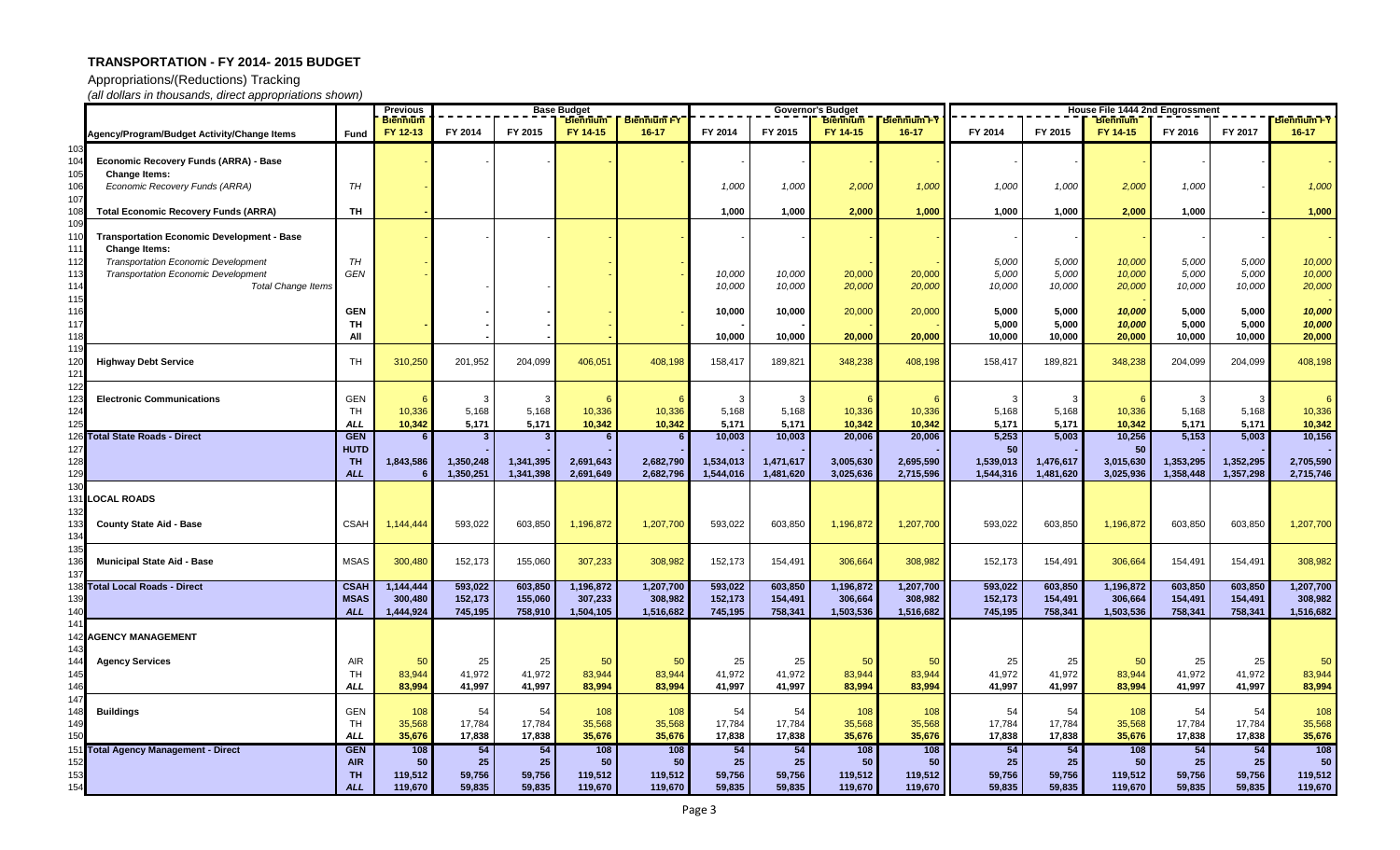Appropriations/(Reductions) Tracking

|            |                                               |              | <b>Previous</b> | <b>Base Budget</b><br><b>Biennium   Biennium FY</b> |           |           |           | <b>Governor's Budget</b> |            |                 |                    | House File 1444 2nd Engrossment |            |                 |            |            |                    |
|------------|-----------------------------------------------|--------------|-----------------|-----------------------------------------------------|-----------|-----------|-----------|--------------------------|------------|-----------------|--------------------|---------------------------------|------------|-----------------|------------|------------|--------------------|
|            |                                               |              | <b>Biennium</b> |                                                     |           |           |           |                          |            | <b>Biennium</b> | <b>Biennium FY</b> |                                 |            | <b>Biennium</b> |            |            | <b>Biennium FY</b> |
|            | Agency/Program/Budget Activity/Change Items   | Fund         | FY 12-13        | FY 2014                                             | FY 2015   | FY 14-15  | $16 - 17$ | FY 2014                  | FY 2015    | FY 14-15        | $16 - 17$          | FY 2014                         | FY 2015    | FY 14-15        | FY 2016    | FY 2017    | $16 - 17$          |
|            | 155 TOTAL DEPT OF TRANSPORTATION - Direct     | <b>GEN</b>   | 31,673          | 17,186                                              | 17,105    | 34,291    | 34,210    | 28,186                   | 27,105     | 55,291          | 54,210             | 29,500                          | 28,172     | 57,672          | 28,346     | 28,196     | 56,542             |
|            |                                               | <b>AIR</b>   | 40,993          | 19,609                                              | 19,609    | 39,218    | 39,218    | 18,959                   | 18,959     | 37,918          | 39,218             | 18,959                          | 18,959     | 37,918          | 19,609     | 19,609     | 39,218             |
| 157        |                                               | <b>HUTD</b>  |                 |                                                     |           |           |           |                          |            |                 |                    | -50                             |            | 50              |            |            |                    |
| 158        |                                               | <b>CSAH</b>  | 1,144,444       | 593,022                                             | 603,850   | 1,196,872 | 1,207,700 | 593,022                  | 603,850    | 1,196,872       | 1,207,700          | 593,022                         | 603,850    | 1,196,872       | 603,850    | 603,850    | 1,207,700          |
| 159        |                                               | <b>MSAS</b>  | 300,480         | 152,173                                             | 155,060   | 307,233   | 308,982   | 152,173                  | 154,491    | 306,664         | 308,982            | 152,173                         | 154,491    | 306,664         | 154,491    | 154,491    | 308,982            |
| 160        |                                               | <b>TH</b>    | 2,918,587       | 1,416,513                                           | 1,407,660 | 2,824,173 | 2,815,320 | 1,600,278                | 1,537,882  | 3,138,160       | 2,828,120          | 1,605,278                       | 1,542,882  | 3,148,160       | 1,419,560  | 1,418,560  | 2,838,120          |
| 161        |                                               | <b>SR-VS</b> |                 |                                                     |           |           |           |                          |            |                 |                    | 2,500                           | 2,500      | 5,000           |            |            |                    |
| 162        |                                               | <b>ALL</b>   | 4,436,177       | 2,198,503                                           | 2,203,284 | 4,401,787 | 4,405,430 | 2,392,618                | 2,342,287  | 4,734,905       | 4,438,230          | 2,401,482                       | 2,350,854  | 4,752,336       | 2,225,856  | 2,224,706  | 4,450,562          |
|            |                                               |              |                 |                                                     |           |           |           |                          |            |                 |                    |                                 |            |                 |            |            |                    |
|            | <b>METROPOLITAN COUNCIL</b>                   |              |                 |                                                     |           |           |           |                          |            |                 |                    |                                 |            |                 |            |            |                    |
|            | <b>166 BUS TRANSIT AND RAIL OPERATIONS</b>    | <b>GEN</b>   | 78,076          | 64,889                                              | 64,970    | 129,859   | 129,940   | 64,889                   | 64,970     | 129,859         | 129,940            | 64,889                          | 64,970     | 129,859         | 64,970     | 64,970     | 129,940            |
| 167        |                                               |              |                 |                                                     |           |           |           |                          |            |                 |                    |                                 |            |                 |            |            |                    |
| 168        | <b>Change Items:</b>                          |              |                 |                                                     |           |           |           |                          |            |                 |                    |                                 |            |                 |            |            |                    |
| 170        | <b>General Fund Reduction</b>                 | GEN          |                 |                                                     |           |           |           | (23, 400)                | (23, 400)  | (46, 800)       | (2,700)            |                                 |            |                 |            |            |                    |
| 171        | <b>Transitway Implementation Plan</b>         | GEN          |                 |                                                     |           |           |           |                          |            |                 |                    | 100                             |            | 100             |            |            |                    |
| 172        |                                               |              |                 |                                                     |           |           |           |                          |            |                 |                    |                                 |            |                 |            |            |                    |
| 173        | <b>Total Met Council</b>                      | <b>GEN</b>   | 78,076          | 64,889                                              | 64,970    | 129,859   | 129,940   | 41,489                   | 41,570     | 83,059          | 127,240            | 64,989                          | 64,970     | 129,959         | 64,970     | 64,970     | 129,940            |
|            | <b>I TOTAL METROPOLITAN COUNCIL - Direct</b>  | <b>GEN</b>   | 78,076          | 64,889                                              | 64,970    | 129,859   | 129,940   | 41,489                   | 41,570     | 83,059          | 127,240            | 64,989                          | 64,970     | 129,959         | 64,970     | 64,970     | 129,940            |
|            |                                               |              |                 |                                                     |           |           |           |                          |            |                 |                    |                                 |            |                 |            |            |                    |
|            | 176 DEPARTMENT OF PUBLIC SAFETY               |              |                 |                                                     |           |           |           |                          |            |                 |                    |                                 |            |                 |            |            |                    |
|            |                                               |              |                 |                                                     |           |           |           |                          |            |                 |                    |                                 |            |                 |            |            |                    |
|            | <b>ADMIN AND RELATED SERVICES</b>             |              |                 |                                                     |           |           |           |                          |            |                 |                    |                                 |            |                 |            |            |                    |
| 179        |                                               |              |                 |                                                     |           |           |           |                          |            |                 |                    |                                 |            |                 |            |            |                    |
| 180        | <b>Office of Communications</b>               | GEN          | 82              | 41                                                  | 41        | 82        | 82        | -41                      | 41         | 82              | 82                 | -41                             | 41         | 82              | 41         | -41        | 82                 |
| 181        |                                               | <b>TH</b>    | 786             | 393                                                 | 393       | 786       | 786       | 393                      | 393        | 786             | 786                | 393                             | 393        | 786             | 393        | 393        | 786                |
| 182        |                                               | <b>ALL</b>   | 868             | 434                                                 | 434       | 868       | 868       | 434                      | 434        | 868             | 868                | 434                             | 434        | 868             | 434        | 434        | 868                |
| 183        |                                               |              |                 |                                                     |           |           |           |                          |            |                 |                    |                                 |            |                 |            |            |                    |
| 184        | <b>Public Safety Support</b>                  | <b>GEN</b>   | 7,064           | 2,788                                               | 2,788     | 5,576     | 5,576     | 2,788                    | 2,788      | 5,576           | 5,576              | 2,788                           | 2,788      | 5,576           | 2,788      | 2,788      | 5,576              |
| 185        |                                               | <b>HUTD</b>  | 2,732           | 1,366                                               | 1,366     | 2,732     | 2,732     | 1,366                    | 1,366      | 2,732           | 2,732              | 1,366                           | 1,366      | 2,732           | 1,366      | 1,366      | 2,732              |
| 186        |                                               | TH           | 7,012           | 3,506                                               | 3,506     | 7,012     | 7,012     | 3,506                    | 3,506      | 7,012           | 7,012              | 3,506                           | 3,506      | 7,012           | 3,506      | 3,506      | 7,012              |
| 187        |                                               | <b>ALL</b>   | 16,808          | 7,660                                               | 7,660     | 15,320    | 15,320    | 7,660                    | 7,660      | 15,320          | 15,320             | 7,660                           | 7,660      | 15,320          | 7,660      | 7,660      | 15,320             |
| 188        |                                               |              |                 |                                                     |           |           |           |                          |            |                 |                    |                                 |            |                 |            |            |                    |
| 189        | Soft Body Armor Transfer - Base               | <b>GEN</b>   |                 | 508                                                 | 508       | 1,016     |           | 508                      | 508        | 1,016           | 1,016              | 508                             | 508        | 1,016           | 508        | 508        | 1,016              |
| 190        |                                               |              |                 |                                                     |           |           |           |                          |            |                 |                    |                                 |            |                 |            |            |                    |
| 191        | Change Items:                                 |              |                 |                                                     |           |           |           |                          |            |                 |                    |                                 |            |                 |            |            |                    |
| 192        | Soft body armor increase                      | GEN          |                 |                                                     |           |           |           | 92                       | 92         | 184             | 184                | 92                              | 92         | 184             | 92         | 92         | 184                |
| 193        | Soft body armor increase                      | TH           |                 |                                                     |           |           |           | 100                      | 100        | 200             | 200                | 100                             | 100        | 200             | 100        | 100        | 200                |
|            | Total Change Items                            |              |                 |                                                     |           |           |           | 192                      | 192        | 384             | 384                | 192                             | 192        | 384             | 192        | 192        | 384                |
| 195        |                                               |              |                 |                                                     |           |           |           |                          |            |                 |                    |                                 |            |                 |            |            |                    |
| 196        |                                               | GEN          |                 | 508                                                 | 508       | 1,016     | 1,016     | 600                      | 600        | 1,200           | 1,200              | 600                             | 600        | 1,200           | 600        | 600        | 1,200              |
| 197        |                                               | <b>TH</b>    |                 | 508                                                 |           |           |           | 100<br>700               | 100<br>700 | 200<br>1,400    | 200<br>1,400       | 100                             | 100<br>700 | 200<br>1,400    | 100<br>700 | 100<br>700 | 200                |
| 198        |                                               | <b>ALL</b>   |                 |                                                     | 508       | 1,016     | 1,016     |                          |            |                 |                    | 700                             |            |                 |            |            | 1,400              |
| 199<br>200 | <b>Technology &amp; Support Services</b>      | <b>GEN</b>   | 2,943           | 1,471                                               | 1,471     | 2,942     | 2,942     | 1,471                    | 1,471      | 2,942           | 2,942              | 1,471                           | 1,471      | 2,942           | 1,471      | 1,471      | 2,942              |
| 201        |                                               | <b>HUTD</b>  | 38              | 19                                                  | 19        | 38        | 38        | 19                       | 19         | 38              | 38                 | 19                              | 19         | 38              | 19         | 19         | 38                 |
| 202        |                                               | TH           | 4,688           | 2,344                                               | 2,344     | 4,688     | 4,688     | 2,344                    | 2,344      | 4,688           | 4,688              | 2,344                           | 2,344      | 4,688           | 2,344      | 2,344      | 4,688              |
| 203        |                                               | <b>ALL</b>   | 7,670           | 3,834                                               | 3,834     | 7,668     | 7,668     | 3,834                    | 3,834      | 7,668           | 7,668              | 3,834                           | 3,834      | 7,668           | 3,834      | 3,834      | 7,668              |
|            | 204 Total Admin and Related Services - Direct | <b>GEN</b>   | 3,025           | 4,808                                               | 4,808     | 9,616     | 9,616     | 4,900                    | 4,900      | 9,800           | 9,800              | 4,900                           | 4,900      | 9,800           | 4,900      | 4,900      | 9,800              |
| 205        |                                               | <b>HUTD</b>  | 2,770           | 1,385                                               | 1,385     | 2,770     | 2,770     | 1,385                    | 1,385      | 2,770           | 2,770              | 1,385                           | 1,385      | 2,770           | 1,385      | 1,385      | 2,770              |
| 206        |                                               | <b>TH</b>    | 12,486          | 6,243                                               | 6,243     | 12,486    | 12,486    | 6,343                    | 6,343      | 12,686          | 12,686             | 6,343                           | 6,343      | 12,686          | 6,343      | 6,343      | 12,686             |
| 207        |                                               | <b>ALL</b>   | 18,281          | 12,436                                              | 12,436    | 24,872    | 24,872    | 12,628                   | 12,628     | 25,256          | 25,256             | 12,628                          | 12,628     | 25,256          | 12,628     | 12,628     | 25,256             |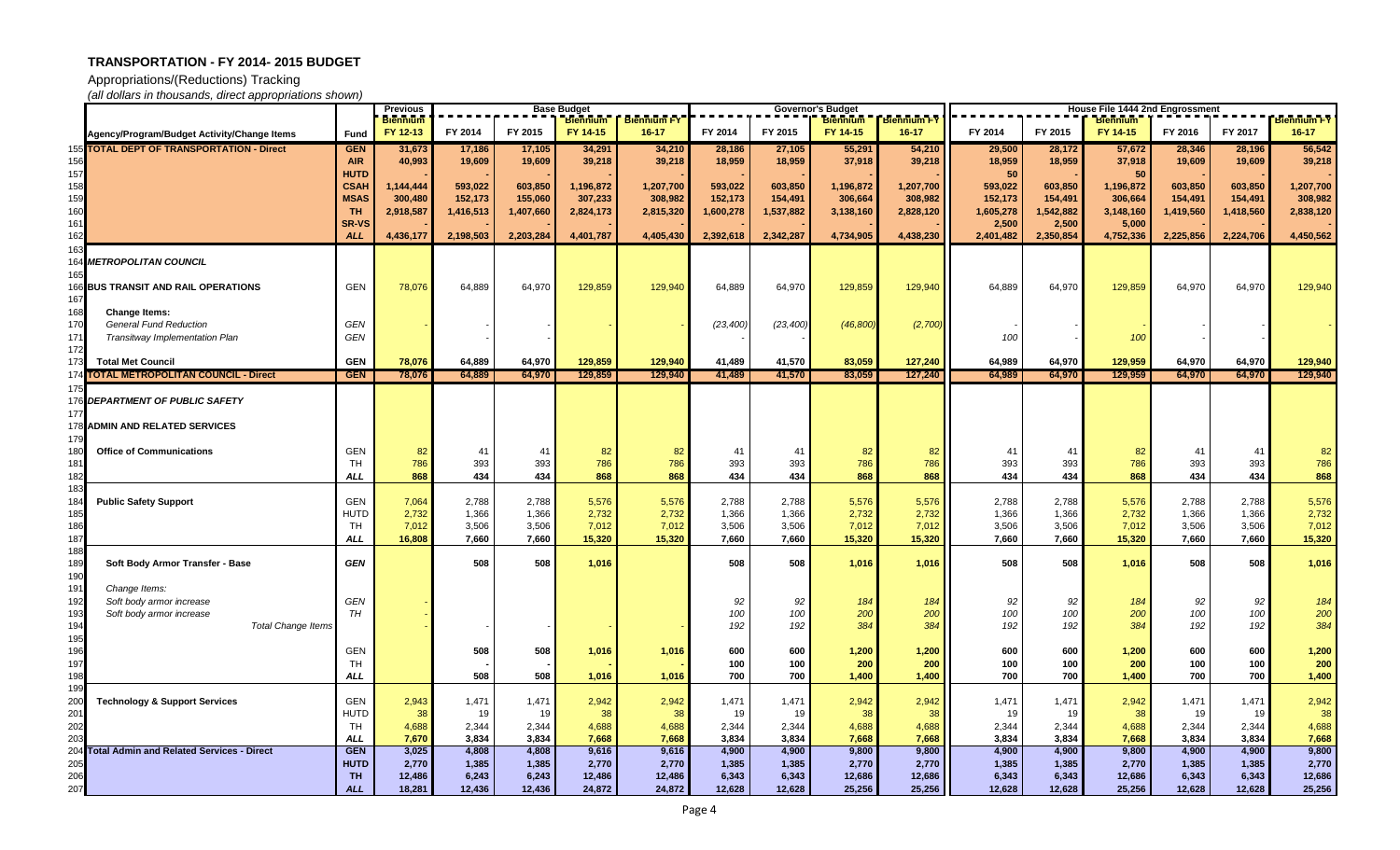Appropriations/(Reductions) Tracking

|            |                                                                          |                          | <b>Previous</b><br>Base Budget |                 |                 |                  |                                 |                 |                 | Governor's Budget |                                 | <b>House File 1444 2nd Engrossment</b> |                 |                             |                 |                 |                                 |
|------------|--------------------------------------------------------------------------|--------------------------|--------------------------------|-----------------|-----------------|------------------|---------------------------------|-----------------|-----------------|-------------------|---------------------------------|----------------------------------------|-----------------|-----------------------------|-----------------|-----------------|---------------------------------|
|            |                                                                          |                          | <b>Biennium</b><br>FY 12-13    | FY 2014         | FY 2015         | FY 14-15         | <b>Biennium FY</b><br>$16 - 17$ | FY 2014         | FY 2015         | FY 14-15          | <b>Biennium FY</b><br>$16 - 17$ | FY 2014                                | FY 2015         | <b>Biennium</b><br>FY 14-15 | FY 2016         | FY 2017         | <b>Biennium FY</b><br>$16 - 17$ |
| 208        | Agency/Program/Budget Activity/Change Items                              | <b>Fund</b>              |                                |                 |                 |                  |                                 |                 |                 |                   |                                 |                                        |                 |                             |                 |                 |                                 |
|            | 209 STATE PATROL                                                         |                          |                                |                 |                 |                  |                                 |                 |                 |                   |                                 |                                        |                 |                             |                 |                 |                                 |
| 210        |                                                                          |                          |                                |                 |                 |                  |                                 |                 |                 |                   |                                 |                                        |                 |                             |                 |                 |                                 |
| 211        | <b>Patrolling Highways</b>                                               | <b>GEN</b>               | -74                            | 37              | 37              | 74               | 74                              | 37              | 37              | 74                | 74                              | 37                                     | 37              | 74                          | -37             | 37              | 74                              |
| 212        |                                                                          | <b>HUTD</b>              | 184                            | 92              | 92              | 184              | 184                             | 92              | 92              | 184               | 184                             | 92                                     | 92              | 184                         | 92              | 92              | 184                             |
| 213<br>214 | <b>Change Items:</b>                                                     | TH                       | 142,786                        | 71,393          | 71,393          | 142,786          | 142,786                         | 71,393          | 71,393          | 142,786           | 142,786                         | 71,393                                 | 71,393          | 142,786                     | 71,393          | 71,393          | 142,786                         |
| 215        | <b>State Patrol Fuel Costs</b>                                           | TН                       |                                |                 |                 |                  |                                 | 1,000           | 1,000           | 2,000             | 2,000                           | 1,000                                  | 1,000           | 2,000                       | 1,000           | 1,000           | 2,000                           |
| 216        |                                                                          |                          |                                |                 |                 |                  |                                 |                 |                 |                   |                                 |                                        |                 |                             |                 |                 |                                 |
| 217        |                                                                          | <b>GEN</b>               | 74                             | 37              | 37              |                  |                                 | 37              | 37              |                   |                                 | 37                                     | 37              |                             | 37              | 37              |                                 |
| 218<br>219 |                                                                          | <b>HUTD</b><br><b>TH</b> | 184<br>142,786                 | 92<br>71,393    | 92<br>71,393    |                  |                                 | 92<br>72,393    | 92<br>72,393    |                   |                                 | 92<br>72,393                           | 92<br>72,393    |                             | 92<br>72,393    | 92<br>72,393    |                                 |
| 220        |                                                                          | <b>ALL</b>               | 143,044                        | 71,522          | 71,522          | 143,044          | 143,044                         | 72,522          | 72,522          | 145,044           | 145,044                         | 72,522                                 | 72,522          | 145,044                     | 72,522          | 72,522          | 145,044                         |
| 221        |                                                                          |                          |                                |                 |                 |                  |                                 |                 |                 |                   |                                 |                                        |                 |                             |                 |                 |                                 |
| 222        | <b>Commercial Vehicle Enforcement</b>                                    | <b>TH</b>                | 15,592                         | 7,796           | 7,796           | 15,592           | 15,592                          | 7,796           | 7,796           | 15,592            | 15,592                          | 7,796                                  | 7,796           | 15,592                      | 7,796           | 7,796           | 15,592                          |
| 223<br>224 |                                                                          |                          |                                |                 |                 |                  |                                 |                 |                 |                   |                                 |                                        |                 |                             |                 |                 |                                 |
| 225        | <b>Capitol Security</b>                                                  | <b>GEN</b>               | 6,213                          | 3,105           | 3,105           | 6,210            | 6,210                           | 3,105           | 3,105           | 6,210             | 6,210                           | 3,105                                  | 3,105           | 6,210                       | 3,105           | 3,105           | 6,210                           |
| 226        |                                                                          |                          |                                |                 |                 |                  |                                 |                 |                 |                   |                                 |                                        |                 |                             |                 |                 |                                 |
| 227        | <b>Change Items:</b><br>Capitol Security Taskforce recommendations       | GEN                      |                                |                 |                 |                  |                                 | 1,500           | 1,500           | 3,000             | 3,000                           | 1,500                                  | 1,500           | 3,000                       | 1,500           | 1,500           | 3,000                           |
| 228<br>229 |                                                                          |                          |                                |                 |                 |                  |                                 |                 |                 |                   |                                 |                                        |                 |                             |                 |                 |                                 |
| 230        |                                                                          | <b>GEN</b>               | 6,213                          | 3,105           | 3,105           |                  |                                 | 4,605           | 4,605           | 9,210             | 9,210                           | 4,605                                  | 4,605           | 9,210                       | 4,605           | 4,605           | 9,210                           |
| 231        |                                                                          |                          |                                |                 |                 |                  |                                 |                 |                 |                   |                                 |                                        |                 |                             |                 |                 |                                 |
| 232<br>233 | <b>Vehicle Crimes Unit</b>                                               | <b>HUTD</b>              | 1,386                          | 693             | 693             | 1,386            | 1,386                           | 693             | 693             | 1,386             | 1,386                           | 693                                    | 693             | 1,386                       | 693             | 693             | 1,386                           |
| 234        | <b>Total State Patrol</b>                                                | <b>GEN</b>               | 6,287                          | 3,142           | 3,142           | 6,284            | 6,284                           | 4,642           | 4,642           | 9,284             | 9,284                           | 4,642                                  | 4,642           | 9,284                       | 4,642           | 4,642           | 9,284                           |
| 235        |                                                                          | <b>HUTD</b>              | 1,570                          | 785             | 785             | 1,570            | 1,570                           | 785             | 785             | 1,570             | 1,570                           | 785                                    | 785             | 1,570                       | 785             | 785             | 1,570                           |
| 236        |                                                                          | <b>TH</b>                | 158,378                        | 79,189          | 79,189          | 158,378          | 158,378                         | 80,189          | 80,189          | 160,378           | 160,378                         | 80,189                                 | 80,189          | 160,378                     | 80,189          | 80,189          | 160,378                         |
| 237<br>238 |                                                                          | <b>ALL</b>               | 166,235                        | 83,116          | 83,116          | 166,232          | 166,232                         | 85,616          | 85,616          | 171,232           | 171,232                         | 85,616                                 | 85,616          | 171,232                     | 85,616          | 85,616          | 171,232                         |
| 239        | <b>DRIVER AND VEHICLE SERVICES</b>                                       |                          |                                |                 |                 |                  |                                 |                 |                 |                   |                                 |                                        |                 |                             |                 |                 |                                 |
| 240        |                                                                          |                          |                                |                 |                 |                  |                                 |                 |                 |                   |                                 |                                        |                 |                             |                 |                 |                                 |
| 241<br>242 | <b>Vehicle Services</b>                                                  | SR-VS<br><b>HUTD</b>     | 37,996<br>16,472               | 19,023<br>8,236 | 19,023<br>8,236 | 38,046<br>16,472 | 38,046<br>16,472                | 19,023<br>8,236 | 19,023<br>8,236 | 38,046<br>16,472  | 38,046<br>16,472                | 19,023<br>8,236                        | 19,023<br>8,236 | 38,046<br>16,472            | 19,023<br>8,236 | 19,023<br>8,236 | 38,046<br>16,472                |
| 243        |                                                                          |                          |                                |                 |                 |                  |                                 |                 |                 |                   |                                 |                                        |                 |                             |                 |                 |                                 |
| 244        | <b>Change Items:</b>                                                     |                          |                                |                 |                 |                  |                                 |                 |                 |                   |                                 |                                        |                 |                             |                 |                 |                                 |
| 245        | Additional Staff, Vehicle Titling                                        | SR-VS                    |                                |                 |                 |                  |                                 | 650             | 650             | 1,300             | 1,300                           | 650                                    | 650             | 1,300                       | 650             | 650             | 1,300                           |
| 246        | DVS Phone System Replacement<br><b>Total Change Items</b>                | SR-VS                    |                                |                 |                 |                  |                                 |                 | 98              | 98                | 423                             |                                        | 98              |                             | 260             | 163             | 423                             |
| 247<br>248 |                                                                          |                          |                                |                 |                 |                  |                                 | 650             | 748             | 1,398             | 1,723                           | 650                                    | 748             | 1,398                       | 910             | 813             | 1,723                           |
| 249        |                                                                          | SR-VS                    | 37,996                         | 19,023          | 19,023          |                  |                                 | 19,673          | 19,771          | 39,444            | 39,769                          | 19,673                                 | 19,771          | 39,444                      | 19,933          | 19,836          | 39,769                          |
| 250        |                                                                          | <b>HUTD</b>              | 16,472                         | 8,236           | 8,236           |                  |                                 | 8,236           | 8,236           | 16,472            | 16,472                          | 8,236                                  | 8,236           | 16,472                      | 8,236           | 8,236           | 16,472                          |
| 251        |                                                                          | <b>ALL</b>               | 54,468                         | 27,259          | 27,259          | 54,518           | 54,518                          | 27,909          | 28,007          | 55,916            | 56,241                          | 27,909                                 | 28,007          | 55,916                      | 28,169          | 28,072          | 56,241                          |
| 252<br>253 | <b>Driver Services</b>                                                   | SR-DS                    | 57,422                         | 28,711          | 28,711          | 57,422           | 57,422                          | 28,711          | 28,711          | 57,422            | 57,422                          | 28,711                                 | 28,711          | 57,422                      | 28,711          | 28,711          | 57,422                          |
| 254        |                                                                          | TH                       | $\overline{2}$                 |                 |                 |                  |                                 |                 |                 |                   |                                 |                                        |                 |                             |                 |                 | $\overline{2}$                  |
| 255        | <b>Change Items:</b>                                                     |                          |                                |                 |                 |                  |                                 |                 |                 |                   |                                 |                                        |                 |                             |                 |                 |                                 |
| 256        | Additional Staff- Facial Recognition Implementation                      | SR-DS<br>SR-DS           |                                |                 |                 |                  |                                 |                 | 71              | 71                | 142<br>227                      |                                        | -71<br>52       | $\overline{7}$              | -71             | 71              | $142$                           |
| 257<br>258 | DVS Phone System Replacement<br><b>Concurrent Drivers-ED Rule Making</b> | SR-DS                    |                                |                 |                 |                  |                                 |                 | 52              | 52                |                                 | 15 <sup>1</sup>                        |                 | 52<br>15                    | 140             | 87              | 227                             |
| 259        | <b>Total Change Items</b>                                                |                          |                                |                 |                 |                  |                                 |                 | 123             | 123               | 369                             | 15                                     | 123             | 138                         | 211             | 158             | 369                             |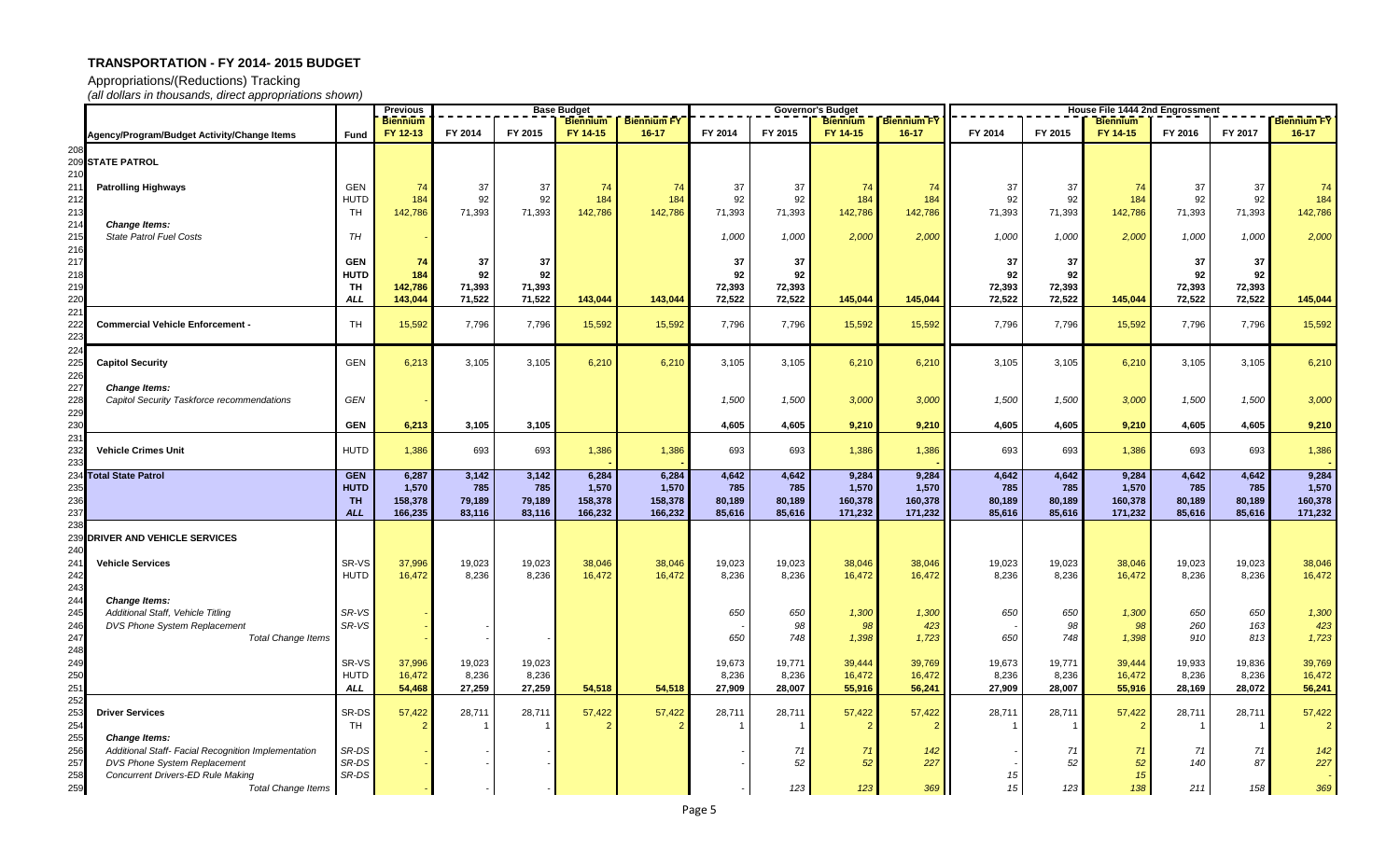Appropriations/(Reductions) Tracking

|            |                                                   |                         | <b>Previous</b><br><b>Base Budget</b> |                  |                  |                   |                    |                  |                  | <b>Governor's Budget</b> |                    | House File 1444 2nd Engrossment |                  |                   |                  |                  |                    |
|------------|---------------------------------------------------|-------------------------|---------------------------------------|------------------|------------------|-------------------|--------------------|------------------|------------------|--------------------------|--------------------|---------------------------------|------------------|-------------------|------------------|------------------|--------------------|
|            |                                                   |                         | <b>Biennium</b>                       |                  |                  | <b>Biennium</b>   | <b>Biennium FY</b> |                  |                  | <b>Biennium</b>          | <b>Biennium FY</b> |                                 |                  | <b>Biennium</b>   |                  |                  | <b>Biennium FY</b> |
|            | Agency/Program/Budget Activity/Change Items       | <b>Fund</b>             | FY 12-13                              | FY 2014          | FY 2015          | FY 14-15          | $16 - 17$          | FY 2014          | FY 2015          | FY 14-15                 | $16 - 17$          | FY 2014                         | FY 2015          | FY 14-15          | FY 2016          | FY 2017          | $16 - 17$          |
| 260        |                                                   |                         |                                       |                  |                  |                   |                    |                  |                  |                          |                    |                                 |                  |                   |                  |                  |                    |
| 261        | <b>Driver Services Total</b>                      | SR-DS                   | 57,422                                | 28,711           | 28,711           |                   |                    | 28,711           | 28,834           | 57,545                   | 57,791             | 28,726                          | 28,834           | 57,560            | 28,922           | 28,869           | 57,791             |
| 262        |                                                   | TH                      |                                       |                  |                  |                   |                    |                  |                  |                          |                    |                                 |                  |                   |                  |                  | $\mathcal{P}$      |
| 263        |                                                   | <b>ALL</b>              | 57,424                                | 28,712           | 28,712           | 57,424            | 57,424             | 28,712           | 28,835           | 57,547                   | 57,793             | 28,727                          | 28,835           | 57,562            | 28,923           | 28,870           | 57,793             |
| 264        | <b>Total Driver and Vehicle Services - Direct</b> | T <sub>H</sub>          | $\overline{2}$                        | $\overline{1}$   |                  |                   | $\overline{2}$     |                  |                  |                          |                    |                                 |                  | 2 <sup>1</sup>    |                  |                  | 2                  |
| 265        |                                                   | <b>HUTD</b>             | 16,472                                | 8,236            | 8,236            | 16,472            | 16,472             | 8,236            | 8,236            | 16,472                   | 16,472             | 8,236                           | 8,236            | 16,472            | 8,236            | 8,236            | 16,472             |
| 266<br>267 |                                                   | <b>SR</b><br><b>ALL</b> | 95,418<br>111,892                     | 47,734<br>55,971 | 47,734<br>55,971 | 95,468<br>111,942 | 95,468<br>111,942  | 48,384<br>56,621 | 48,605<br>56,842 | 96,989<br>113,463        | 97,560<br>114,034  | 48,399<br>56,636                | 48,605<br>56,842 | 97,004<br>113,478 | 48,855<br>57,092 | 48,705<br>56,942 | 97,560<br>114,034  |
| 268        |                                                   |                         |                                       |                  |                  |                   |                    |                  |                  |                          |                    |                                 |                  |                   |                  |                  |                    |
|            | 269 TRAFFIC SAFETY                                | <b>TH</b>               | 870                                   | 435              | 435              | 870               | 870                | 435              | 435              | 870                      | 870                | 435                             | 435              | 870               | 435              | 435              | 870                |
| 270        |                                                   |                         |                                       |                  |                  |                   |                    |                  |                  |                          |                    |                                 |                  |                   |                  |                  |                    |
|            | 271 Total Traffic Safety - Direct                 | TH.                     | 870                                   | 435              | 435              | 870               | 870                | 435              | 435              | 870                      | 870                | 435                             | 435              | 870               | 435              | 435              | 870                |
|            |                                                   |                         |                                       |                  |                  |                   |                    |                  |                  |                          |                    |                                 |                  |                   |                  |                  |                    |
|            | 273 PIPELINE SAFETY                               | <b>SR</b>               | 2,708                                 | 1,354            | 1,354            | 2,708             | 2,708              | 1,354            | 1,354            | 2,708                    | 2,708              | 1,354                           | 1,354            | 2.708             | 1,354            | 1,354            | 2,708              |
| 274        |                                                   |                         |                                       |                  |                  |                   |                    |                  |                  |                          |                    |                                 |                  |                   |                  |                  |                    |
|            | 275 Total Pipeline Safety - Direct                | <b>SR</b>               | 2,708                                 | 1,354            | 1,354            | 2,708             | 2,708              | 1,354            | 1,354            | 2,708                    | 2.708              | 1.354                           | 1,354            | 2,708             | 1.354            | 1,354            | 2,708              |
| 276        |                                                   |                         |                                       |                  |                  |                   |                    |                  |                  |                          |                    |                                 |                  |                   |                  |                  |                    |
|            | 277 TOTAL DEPT OF PUBLIC SAFETY - Direct          | <b>GEN</b><br><b>SR</b> | 9,312                                 | 7,950            | 7,950            | 15,900            | 15,900             | 9,542            | 9,542            | 19,084                   | 19,084             | 9,542                           | 9,542            | 19,084            | 9,542            | 9,542            | 19,084             |
| 278        | <b>Transportation Bill Area</b>                   | <b>HUTD</b>             | 98,126                                | 49,088<br>10,406 | 49,088           | 98,176            | 98,176             | 49,738           | 49,959           | 99,697                   | 100,268            | 49,753                          | 49,959           | 99,712            | 50,209           | 50,059           | 100,268<br>20,812  |
| 279<br>280 |                                                   | <b>TH</b>               | 20,812<br>171,736                     | 85,868           | 10,406<br>85,868 | 20,812<br>171,736 | 20,812<br>171,736  | 10,406<br>86,968 | 10,406<br>86,968 | 20,812<br>173,936        | 20,812<br>173,936  | 10,406<br>86,968                | 10,406<br>86,968 | 20,812<br>173,936 | 10,406<br>86,968 | 10,406<br>86,968 | 173,936            |
| 281        |                                                   | <b>ALL</b>              | 299,986                               | 153,312          | 153,312          | 306.624           | 306,624            | 156,654          | 156,875          | 313,529                  | 314,100            | 156,669                         | 156,875          | 313,544           | 157,125          | 156,975          | 314,100            |
| 282        |                                                   |                         |                                       |                  |                  |                   |                    |                  |                  |                          |                    |                                 |                  |                   |                  |                  |                    |
| 283li      | <b>Tort Claims</b>                                | <b>TH</b>               | 1,200                                 | 600              | 600              | 1,200             | 1,200              | 600              | 600              | 1,200                    | 1,200              | 600                             | 600              | 1,200             | 600              | 600              | 1,200              |
| 284        |                                                   |                         |                                       |                  |                  |                   |                    |                  |                  |                          |                    |                                 |                  |                   |                  |                  |                    |
| 285        |                                                   |                         |                                       |                  |                  |                   |                    |                  |                  |                          |                    |                                 |                  |                   |                  |                  |                    |
|            | 286 HF 1036 Estimated General Fund Loss           | <b>GEN</b>              |                                       |                  |                  |                   |                    |                  |                  |                          |                    | 30                              | 30               | 60                | 30               | 30               | 60                 |
| 287        |                                                   |                         |                                       |                  |                  |                   |                    |                  |                  |                          |                    |                                 |                  |                   |                  |                  |                    |
| 288        |                                                   |                         |                                       |                  |                  |                   |                    |                  |                  |                          |                    |                                 |                  |                   |                  |                  |                    |
| 290        | 289 HF 500 Drivers License Fee Increase (1)       | <b>SR-DS</b>            |                                       |                  |                  |                   |                    |                  |                  |                          |                    | 750                             | 1,500            | 2,250             | 1,500            | 1,500            | 3,000              |
| 291        |                                                   |                         |                                       |                  |                  |                   |                    |                  |                  |                          |                    |                                 |                  |                   |                  |                  |                    |
|            | 292 ALL AGENCIES TOTAL DIRECT                     |                         |                                       |                  |                  |                   |                    |                  |                  |                          |                    |                                 |                  |                   |                  |                  |                    |
|            | 293 General Fund                                  | <b>GEN</b>              | 126,125                               | 90,025           | 90,025           | 180,050           | 180,050            | 79,217           | 78,217           | 157,434                  | 200,534            | 104,031                         | 102,684          | 206,715           | 102,858          | 102,708          | 205,566            |
|            | 294 State Airports Fund                           | <b>AIR</b>              | 40,993                                | 19,609           | 19,609           | 39,218            | 39,218             | 18,959           | 18,959           | 37,918                   | 39,218             | 18,959                          | 18,959           | 37,918            | 19,609           | 19,609           | 39,218             |
|            | 295 County State-Aid Highway Fund                 | <b>CSAH</b>             | 1,144,444                             | 593,022          | 603,850          | 1,196,872         | 1,207,700          | 593,022          | 603,850          | 1,196,872                | 1,207,700          | 593,022                         | 603,850          | 1,196,872         | 603,850          | 603,850          | 1,207,700          |
|            | 296 Municipal State-Aid Street Fund               | <b>MSAS</b>             | 300,480                               | 152,173          | 155,060          | 307,233           | 308,982            | 152,173          | 154,491          | 306,664                  | 308,982            | 152,173                         | 154,491          | 306,664           | 154,491          | 154,491          | 308,982            |
|            | 297 Special Revenue Fund                          | <b>SR</b>               | 98,126                                | 49,088           | 49,088           | 98,176            | 98,176             | 49,738           | 49,959           | 99,697                   | 100,268            | 49,753                          | 49,959           | 99,712            | 50,209           | 50,059           | 100,268            |
|            | 298 Highway User Tax Distribution Fund            | <b>HUTD</b>             | 20,812                                | 10,406           | 10,406           | 20,812            | 20,812             | 10,406           | 10,406           | 20,812                   | 20,812             | 10,456                          | 10,406           | 20,862            | 10,406           | 10,406           | 20,812             |
|            | 299 Trunk Highway Fund                            | TH                      | 3,091,523                             | 1,502,981        | 1,494,128        | 2,997,109         | 2,988,256          | 1,687,846        | 1,625,450        | 3,313,296                | 3,003,256          | 1,692,846                       | 1,630,450        | 3,323,296         | 1,507,128        | 1,506,128        | 3,013,256          |
| 300        |                                                   | <b>ALL</b>              | 4,822,503                             | 2,417,304        | 2,422,166        | 4,839,470         | 4,843,194          | 2,591,361        | 2,541,332        | 5,132,693                | 4,880,770          | 2,621,240                       | 2,570,799        | 5,192,039         | 2,448,551        | 2,447,251        | 4,895,802          |
| 301        |                                                   |                         |                                       |                  |                  |                   |                    |                  |                  |                          |                    |                                 |                  |                   |                  |                  |                    |
| 302        |                                                   |                         |                                       |                  |                  |                   |                    |                  |                  |                          |                    |                                 |                  |                   |                  |                  |                    |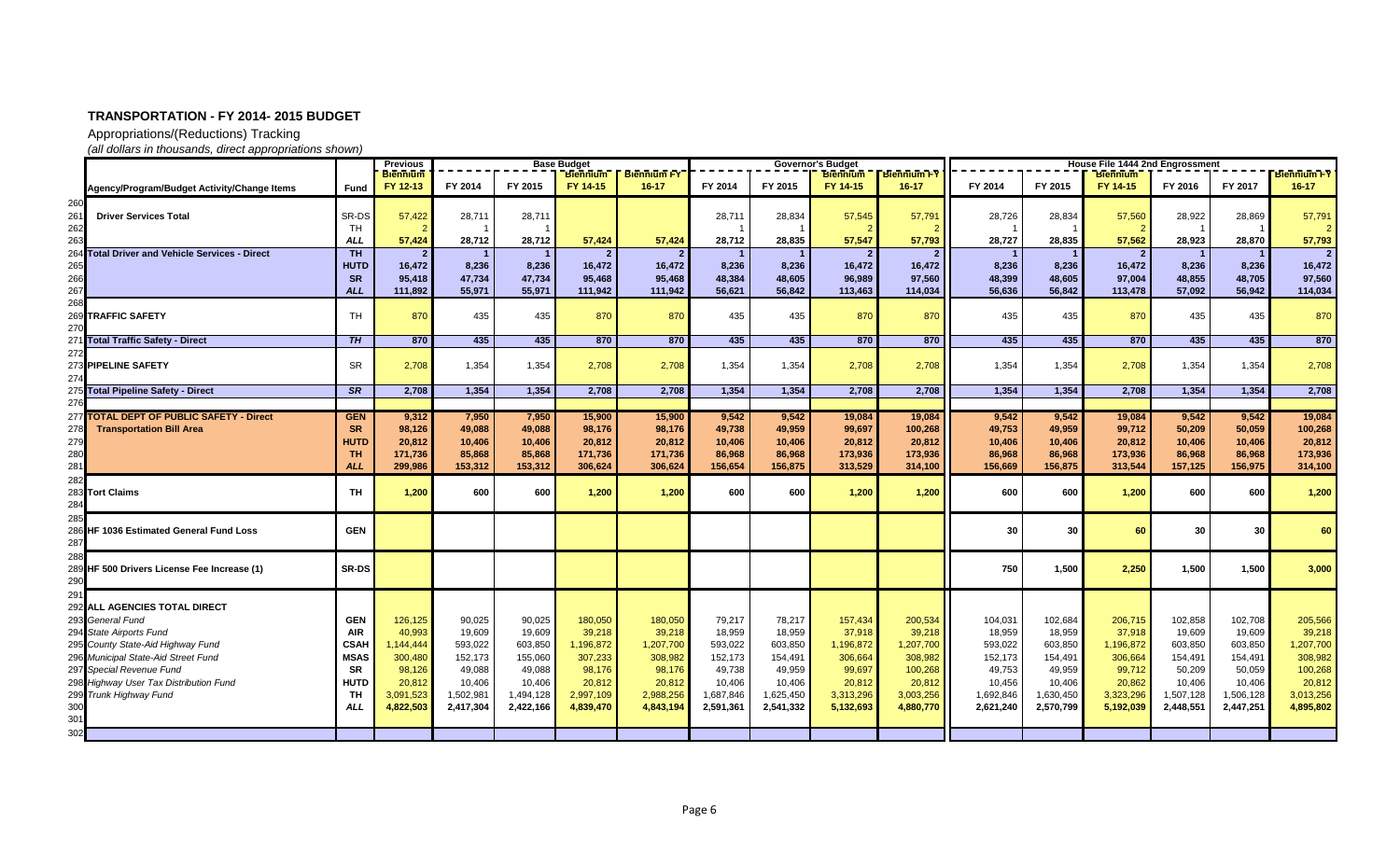Appropriations/(Reductions) Tracking

|      |                                                     |              | <b>Previous</b>             | <b>Base Budget</b><br><b>Biennium</b> |         |          |                                 | <b>Governor's Budget</b><br><b>Biennium</b><br><b>Biennium FY</b> |           |           |           | House File 1444 2nd Engrossment<br><b>Biennium FY</b> |                 |                             |                |                 |           |
|------|-----------------------------------------------------|--------------|-----------------------------|---------------------------------------|---------|----------|---------------------------------|-------------------------------------------------------------------|-----------|-----------|-----------|-------------------------------------------------------|-----------------|-----------------------------|----------------|-----------------|-----------|
|      |                                                     |              | <b>Biennium</b><br>FY 12-13 | FY 2014                               | FY 2015 | FY 14-15 | <b>Biennium FY</b><br>$16 - 17$ | FY 2014                                                           | FY 2015   | FY 14-15  | $16 - 17$ | FY 2014                                               | FY 2015         | <b>Biennium</b><br>FY 14-15 | FY 2016        | FY 2017         | $16 - 17$ |
|      | Agency/Program/Budget Activity/Change Items         | Fund         |                             |                                       |         |          |                                 |                                                                   |           |           |           |                                                       |                 |                             |                |                 |           |
| 303  |                                                     |              |                             |                                       |         |          |                                 |                                                                   |           |           |           |                                                       |                 |                             |                |                 |           |
|      | 304 CHANGE ITEMS, by agency                         |              |                             |                                       |         |          |                                 |                                                                   |           |           |           |                                                       |                 |                             |                |                 |           |
| 305  | Grants and Navigational Aids decrease               | AIR          |                             |                                       |         |          |                                 | (650)                                                             | (650)     | (1,300)   |           | (650)                                                 | (650)           | (1,300)                     |                |                 |           |
| 306  | Shift from SR Planning for Increased aviation costs | TH           |                             |                                       |         |          |                                 | 263                                                               | 263       | 526       | 526       |                                                       |                 |                             |                |                 |           |
| 307  | <b>General Fund Increase</b>                        | <b>GEN</b>   |                             |                                       |         |          |                                 |                                                                   |           |           |           | 5,841                                                 | 5,841           | 11,682                      | 5,841          | 5,841           | 11,682    |
| 308  | SR-VS Transfer                                      | SR-VS        |                             |                                       |         |          |                                 |                                                                   |           |           |           | 2,500                                                 | 2,500           | 5,000                       |                |                 |           |
| 309  | Safe Routes to School                               | GEN          |                             |                                       |         |          |                                 |                                                                   |           |           |           | 250                                                   | 250             | 500                         | 250            | 250             | 500       |
| 310  | Page & Hill Superfund Site Cleanup                  | GEN          |                             |                                       |         |          |                                 |                                                                   |           |           |           | 1,000                                                 |                 | 1,000                       |                |                 |           |
| 311  | <b>Increased Commodities Costs</b>                  | <b>TH</b>    |                             |                                       |         |          |                                 | 5,000                                                             | 5,000     | 10,000    | 10,000    | 5,000                                                 | 5,000           | 10,000                      | 5,000          | 5,000           | 10,000    |
| 312  | Program Planning & Delivery: Research               | GEN          |                             |                                       |         |          |                                 |                                                                   |           |           |           | 150                                                   | 150             | 300                         | 150            | 150             | 300       |
| 313  | <b>Corridors of Commerce Implementation Study</b>   | GEN          |                             |                                       |         |          |                                 |                                                                   |           |           |           | 100                                                   |                 | 100                         |                |                 |           |
| 314  | Shift to Aviation Support (line 17)                 | TH           |                             |                                       |         |          |                                 | (263)                                                             | (263)     | (526)     | (526)     |                                                       |                 |                             |                |                 |           |
| 315  | Program Planning & Delivery: RDC Funding            | TH           |                             |                                       |         |          |                                 | 900                                                               | 900       | 1,800     | 1,800     | 900                                                   | 900             | 1,800                       | 900            | 900             | 1,800     |
| 316  | MAP-21 federal changes                              | <b>TH</b>    |                             |                                       |         |          |                                 | 125,400                                                           | 137,600   | 263,000   |           | 125,400                                               | 137,600         | 263,000                     |                |                 |           |
| 317  | Better Roads / ADA / CIMS improvements              | <b>TH</b>    |                             |                                       |         |          |                                 | 95,000                                                            |           | 95,000    |           | 95,000                                                |                 | 95,000                      |                |                 |           |
| 318  | Economic Recovery Funds (ARRA)                      | TH           |                             |                                       |         |          |                                 | 1,000                                                             | 1,000     | 2,000     | 2,000     | 1,000                                                 | 1,000           | 2,000                       | 1,000          |                 |           |
| 319  | Transportation Economic Development                 | TH           |                             |                                       |         |          |                                 |                                                                   |           |           |           | 5,000                                                 | 5,000           | 10,000                      | 5,000          | 5,000           | 10,000    |
| 320  | <b>Transportation Economic Development</b>          | GEN          |                             |                                       |         |          |                                 | 10,000                                                            | 10,000    | 20,000    | 20,000    | 5,000                                                 | 5,000           | 10,000                      | 5,000          | 5,000           | 10,000    |
| 321  | Corridors of Commerce implementation Study          | GEN          |                             |                                       |         |          |                                 |                                                                   |           |           |           | 100                                                   |                 |                             |                |                 |           |
| 322  | Workplace Telework Program                          | <b>HUTD</b>  |                             |                                       |         |          |                                 |                                                                   |           |           |           | 50                                                    |                 | 50                          |                |                 |           |
|      | 323 Total MnDOT                                     | <b>ALL</b>   |                             |                                       |         |          |                                 | 236,650                                                           | 153,850   | 390,500   | 33,800    | 246,641                                               | 162,591         | 409,232                     | 23,141         | 22,141          | 45,282    |
| 324  |                                                     |              |                             |                                       |         |          |                                 |                                                                   |           |           |           |                                                       |                 |                             |                |                 |           |
| 325  | <b>General Fund Reduction</b>                       | GEN          |                             |                                       |         |          |                                 | (23, 400)                                                         | (23, 400) | (46, 800) | (2,700)   |                                                       |                 |                             |                |                 |           |
| 326  | <b>Transitway Implementation Plan</b>               | GEN          |                             |                                       |         |          |                                 |                                                                   |           |           |           | 100                                                   |                 | 100                         |                |                 |           |
|      | 327 Total Met Council                               | <b>ALL</b>   |                             |                                       |         |          |                                 | (23, 400)                                                         | (23, 400) | (46, 800) | (2,700)   | 100                                                   |                 | 100                         |                |                 |           |
| 328  |                                                     |              |                             |                                       |         |          |                                 |                                                                   |           |           |           |                                                       |                 |                             |                |                 |           |
| 329  | Soft body armor increase -GF                        | GEN          |                             |                                       |         |          |                                 | 92                                                                | 92        | 184       | 184       | 92                                                    | 92              | 184                         | 92             | 92              | 184       |
| 330  | Soft body armor increase - THF                      | <b>TH</b>    |                             |                                       |         |          |                                 | 100                                                               | 100       | 200       | 200       | 100                                                   | 100             | 200                         | 100            | 100             | 200       |
| 331  | <b>State Patrol Fuel Costs</b>                      | <b>TH</b>    |                             |                                       |         |          |                                 |                                                                   |           |           |           |                                                       | 1,000           | 2,000                       |                | 1,000           | 2,000     |
|      |                                                     |              |                             |                                       |         |          |                                 | 1,000                                                             | 1,000     | 2,000     | 2,000     | 1,000<br>1,500                                        | 1,500           |                             | 1,000<br>1,500 | 1,500           |           |
| 332  | Capitol Security Taskforce recommendations          | GEN          |                             |                                       |         |          |                                 | 1,500                                                             | 1,500     | 3,000     | 3,000     |                                                       |                 | 3,000                       |                |                 | 3,000     |
| 333  | Additional Staff, Vehicle Titling                   | SR-VS        |                             |                                       |         |          |                                 | 650                                                               | 650       | 1,300     | 1,300     | 650                                                   | 650             | 1,300                       | 650            | 650             | 1,300     |
| 334  | DVS Phone System Replacement                        | SR-VS        |                             |                                       |         |          |                                 |                                                                   | 98        | 98        | 423       |                                                       | 98              | 98                          | 260            | 163             | 423       |
| 335  | Additional Staff- Facial Recognition Implementation | SR-DS        |                             |                                       |         |          |                                 |                                                                   | 71        | 71        | 142       |                                                       | 71              | 71                          | 71             | 71              | 142       |
| 336  | DVS Phone System Replacement                        | SR-DS        |                             |                                       |         |          |                                 |                                                                   | 52        | 52        | 227       |                                                       | 52              | 52                          | 140            | 87              | 227       |
| 337  | <b>Concurrent Drivers-ED Rule Making</b>            | SR-DS        |                             |                                       |         |          |                                 |                                                                   |           |           |           | 15                                                    |                 | 15                          |                |                 |           |
| 338  | HF 500 Driver's License Fee Increase (1)            | SR-DS        |                             |                                       |         |          |                                 |                                                                   |           |           |           | (750)                                                 | (1,500)         | (2, 250)                    | (1,500)        | (1,500)         | (3,000)   |
|      | 339 Total Dep. Of Public Safety                     | <b>ALL</b>   |                             |                                       |         |          |                                 | 3,342                                                             | 3,563     | 6,521     | 7,092     | 2,607                                                 | 2,063           | 4,286                       | 2,313          | 2,163           | 4,092     |
| 340  |                                                     |              |                             |                                       |         |          |                                 |                                                                   |           |           |           |                                                       |                 |                             |                |                 |           |
|      | 341 HF 1036 Estimated General Fund Loss             | GEN          |                             |                                       |         |          |                                 |                                                                   |           |           |           | 30                                                    | 30 <sup>1</sup> | <b>60</b>                   | 30             | 30 <sup>°</sup> | 60        |
| 342I |                                                     |              |                             |                                       |         |          |                                 |                                                                   |           |           |           |                                                       |                 |                             |                |                 |           |
|      | <b>343 TOTAL CHANGE ITEMS</b>                       | <b>GEN</b>   |                             |                                       |         |          |                                 | (11, 808)                                                         | (11, 808) | (23, 616) | 20,484    | 14,163                                                | 12,863          | 27,026                      | 12,863         | 12,863          | 25,726    |
| 344  |                                                     | <b>AIR</b>   |                             |                                       |         |          |                                 |                                                                   |           |           |           | 5,841                                                 | 5,841           | 11,682                      | 5,841          | 5,841           | 11,682    |
| 345  |                                                     | TH           |                             |                                       |         |          |                                 | 228,400                                                           | 140,600   | 369,000   | 11,000    | 233,400                                               | 145,600         | 379,000                     | 13,000         | 7,000           | 20,000    |
| 346  |                                                     | <b>HUTD</b>  |                             |                                       |         |          |                                 |                                                                   |           |           |           | 50                                                    |                 | 50                          |                |                 |           |
| 347  |                                                     | <b>SR-VS</b> |                             |                                       |         |          |                                 | 650                                                               | 748       | 1,398     | 1,723     | 3,150                                                 | 748             | 3,898                       | 910            | 813             | 1,723     |
| 348  |                                                     | SR-DS        |                             |                                       |         |          |                                 |                                                                   | 123       | 123       | 369       | 15                                                    | 123             | 138                         | 211            | 158             | 369       |
| 349  |                                                     | <b>ALL</b>   |                             |                                       |         |          |                                 | 217,242                                                           | 129,663   | 346,905   | 33,576    | 256,619                                               | 165,175         | 421,794                     | 32,825         | 26,675          | 59,500    |
| 350  |                                                     |              |                             |                                       |         |          |                                 |                                                                   |           |           |           |                                                       |                 |                             |                |                 |           |